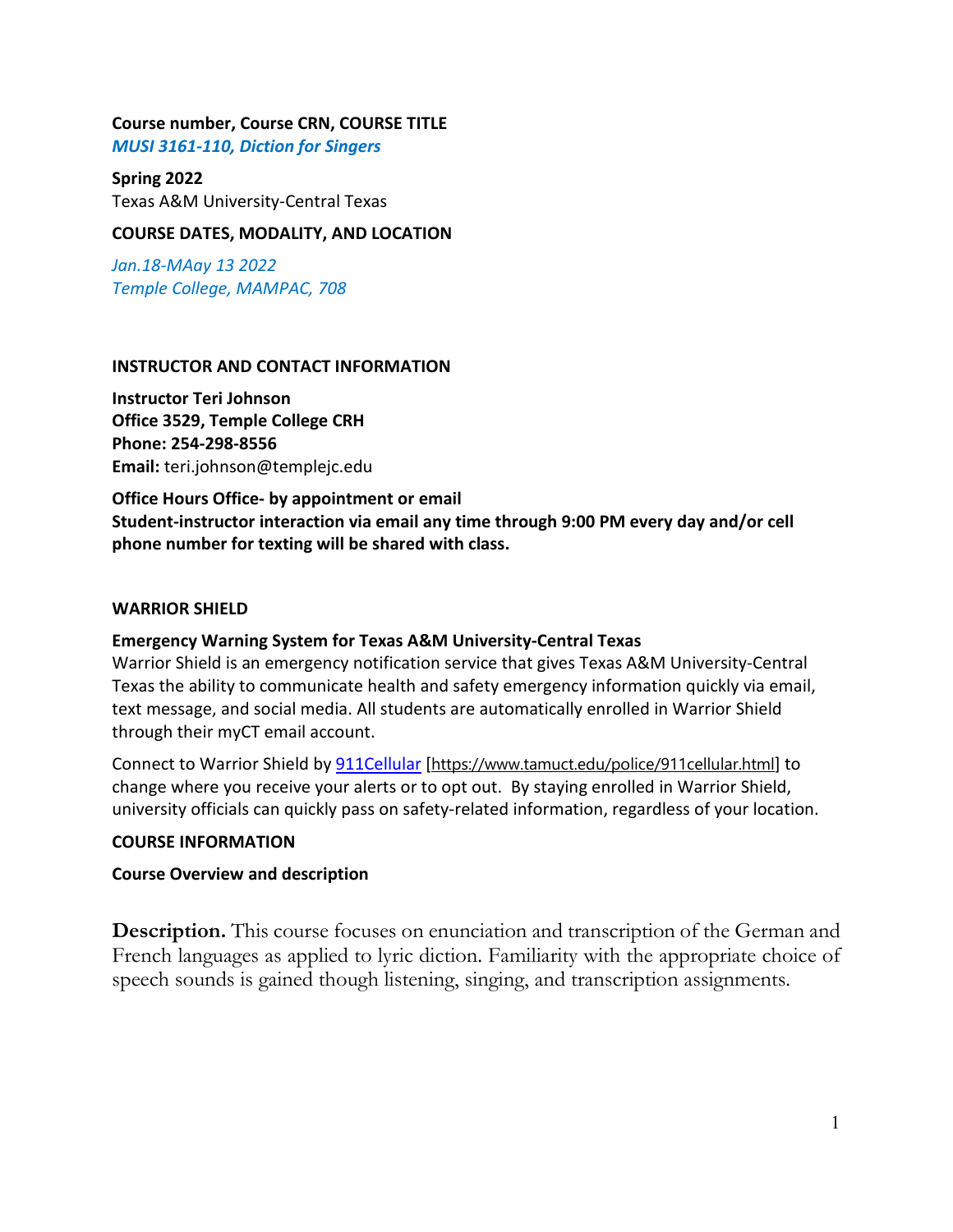# **Course Objective or Goal**

**Course Objectives.** To learn and apply, through the use of IPA system, correct sounds for vowels and consonants used in lyric diction (stage and concert platform) for German and French. Develop fluency in the proper pronunciation of languages using classroom drill (written, spoken, sung), worksheets, and transcriptions.

# **Student Learning Outcomes**

*Student learning outcomes should be made explicit at the course level, and by best practice, at the module/unit level, as well*

# **Competency Goals Statements (certification or standards)**

Students should be able to correctly pronounce and transcribe in IPA, basic songs, arias and choral works in German and French.

# **Required Reading and Textbook(s)**

# **Phonetic Transcription for Lyric Diction – EXTENDED VERSION** BY CHERI **MONTGOMERY**

# **COURSE REQUIREMENTS**

Course Requirements: (include point values for each- not just a percentage)

- **HOMEWORK. EACH STUDENT WILL RECEIVE TWO HOMEWORK NUMBERS (1-12). THESE NUMBERS CORRESPOND WITH WORD LISTS IN UNITS OF THE REQUIRED TEXT. STUDENTS WILL BE CALLED UPON TO SPEAK AND/OR INTONE WORDS FROM EACH LIST ONE WORD LIST DURING CLASS (OR A RECORDING.) STUDENTS WILL SUBMIT THEIR WRITTEN WORK INTO CANVAS**
- •
- **HOMEwork assignments are to be prepared before each class meeting. Late submissions will not be accepted and a 0 will be given for that assignment after 48 hours. Points will be deducted for: an unexcused absence, incomplete transcription, more than 10 transcription errors, or a slow or inaccurate enunciation of a list. With adequate preparation, a student should be able to enunciate the list with 90% accuracy in less than 30 seconds. A listening lab with sung and spoken examples of each IPA symbol is available on the listening page at [www.stmpublishers.com.](http://www.stmpublishers.com/)**
- •
- •
- **THIS COURSE WILL HAVE TWO EXAMS CONSTITUTING 30% OF THE GRADE THIS INCLUDES FULL TRANSCRIPTION OF AN ASSIGNED SONG IN EACH LANGUAGE**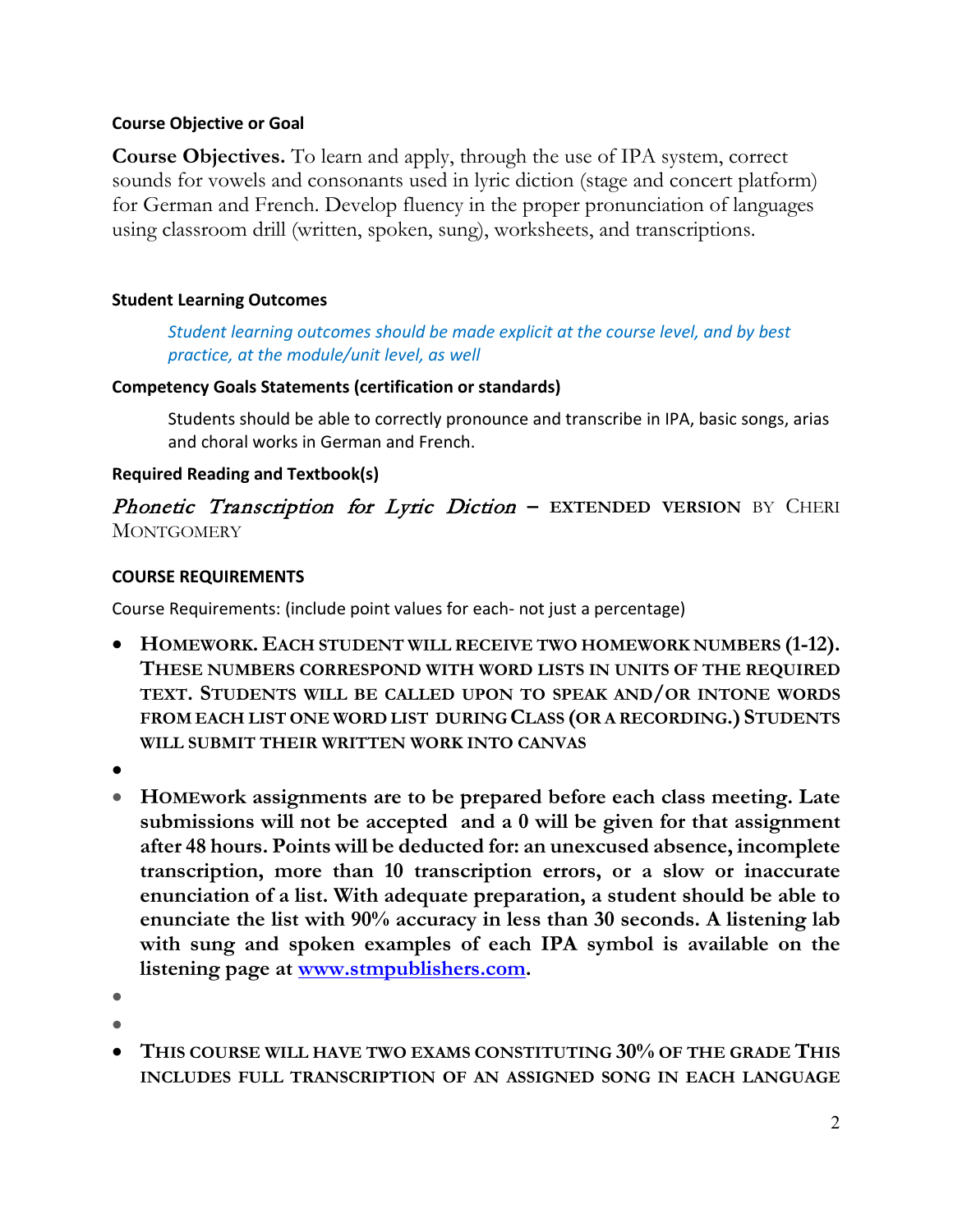**PLUS VERBAL PRONUNCIATION. TWO OR THREE QUIZZES CONSTITUTING 20% OF THE GRADE.THE GRADING SCALE IS AS FOLLOWS: A 90-100,B80-89,C70-79, D 60-69, F- BELOW 60**

- **HOMEWORK WORD LISTS ARE 20% OF GRADE. 20 POINTS. 10, WRITTEN, 10 SPOKEN**
- $\bullet$

# **Grading Criteria Rubric and Conversion**

# **CALENDAR**

# **Complete Course Calendar**

| Class/Due Date          | <b>Assignment Due</b>                         | Quiz/Exam       | Unit |
|-------------------------|-----------------------------------------------|-----------------|------|
| covered in class        |                                               |                 |      |
| W- Jan. 19              |                                               |                 |      |
| Intro, Germ. Unit 7     |                                               |                 |      |
|                         |                                               |                 |      |
| $M - 1/24$              | X                                             |                 |      |
| Unit 8                  |                                               |                 |      |
| $W - 1/26$              | Unit 8                                        |                 |      |
| Unit 9                  |                                               |                 |      |
|                         |                                               |                 |      |
| $M - 1/31$              | Unit 9                                        |                 |      |
| Unit 10                 |                                               |                 |      |
| $W - 2/2$               | Unit 10                                       |                 |      |
| Unit 11                 |                                               |                 |      |
|                         |                                               |                 |      |
| $M - 2/7$               | Unit 11                                       |                 |      |
| Review 8-11             |                                               |                 |      |
| $W-2/9$                 |                                               | QUIZ Units 8-11 |      |
| <b>Assign Listening</b> |                                               |                 |      |
| $M$ 2/14                | Listening Presentations (+written submission) |                 |      |
| Unit 12                 |                                               |                 |      |
| $W - 2/16$              | Unit 12                                       |                 |      |
| Unit 13                 |                                               |                 |      |
|                         |                                               |                 |      |
| $M - 2/21$              | X                                             |                 |      |
| Unit 13                 |                                               |                 |      |
| $W-2/23$                | Unit 13                                       |                 |      |
| Review for German Exam  |                                               |                 |      |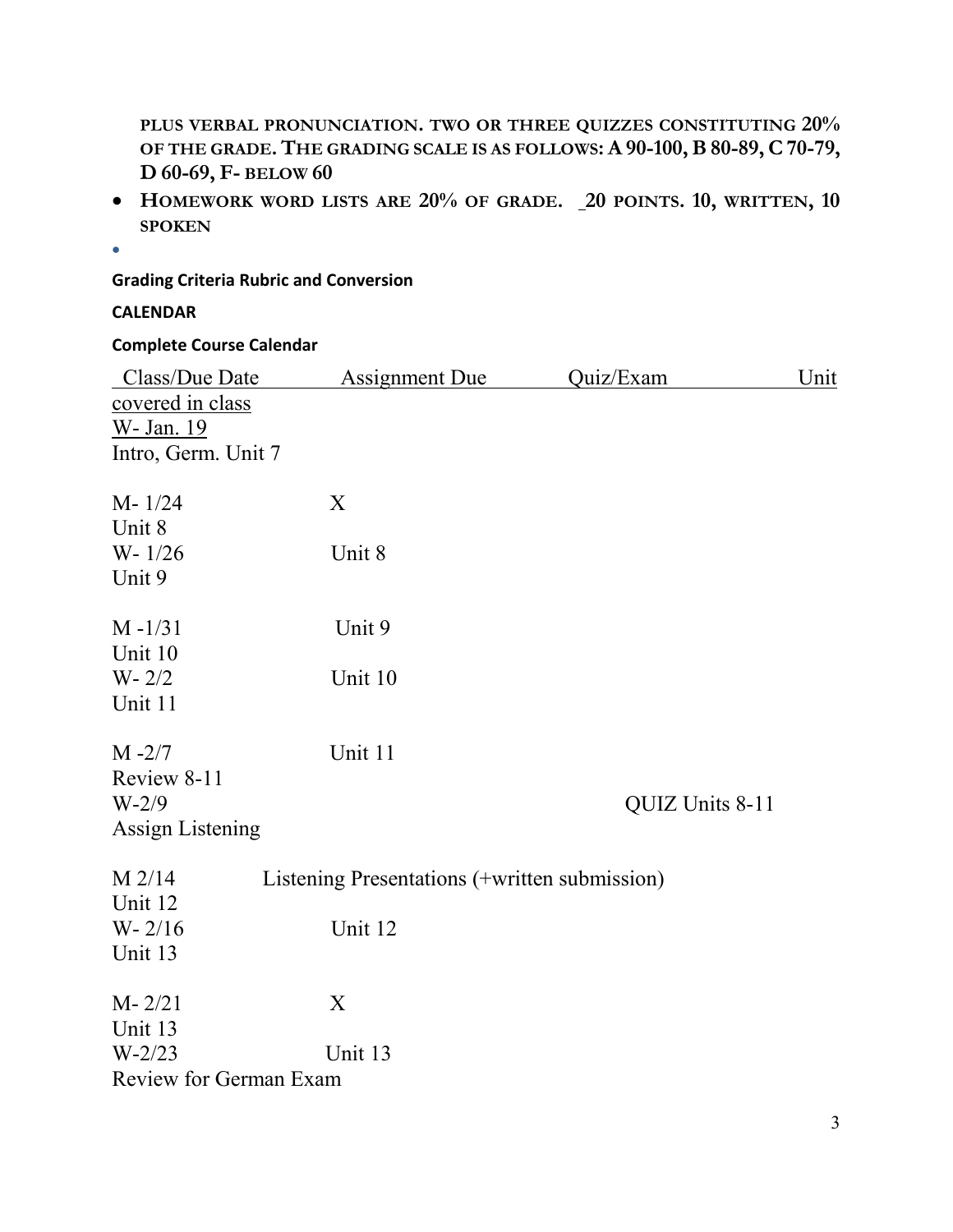| $M - 2/28$<br>(written/spoken)<br>$W - 3/2$<br>Unit 14 French | X                        | German EXAM |                  |  |
|---------------------------------------------------------------|--------------------------|-------------|------------------|--|
| $M - 3/7$<br>Unit 14/15<br>$W - 3/9$<br>Unit 15               | X<br>X                   |             |                  |  |
| Class/Due Date<br>covered in class                            | <b>Assignment Due</b>    | Quiz/Exam   | <u>Unit</u>      |  |
| $M-3/14-20$                                                   | <b>Spring Break</b>      |             |                  |  |
| $M-3/21$<br>Unit 16                                           | Unit 15                  |             |                  |  |
| $W-3/23$<br>$review +$<br>unit 17/18                          | Unit 16                  |             | phrase           |  |
| $M-3/28$<br>Unit 18                                           | Unit 17                  |             |                  |  |
| $W - 3/30$<br>QUIZ Units 15-18                                | Unit 18                  |             | Review for       |  |
| $M - 4/4$<br>Unit 19/20                                       | X                        |             | QUIZ Unit. 15-18 |  |
| $W - 4/6$<br>Unit 20/21                                       | Unit 19                  |             |                  |  |
| $M - 4/11$                                                    | Unit 20                  |             | Unit             |  |
| 21/assign listening<br>$W - 4/13$<br>Unit 22                  | Unit 21                  |             |                  |  |
| $M - 4/18$<br>X                                               | Unit 22/ Listening Pres. |             |                  |  |
| $W - 4/20$<br>Unit 23/24                                      | X                        |             |                  |  |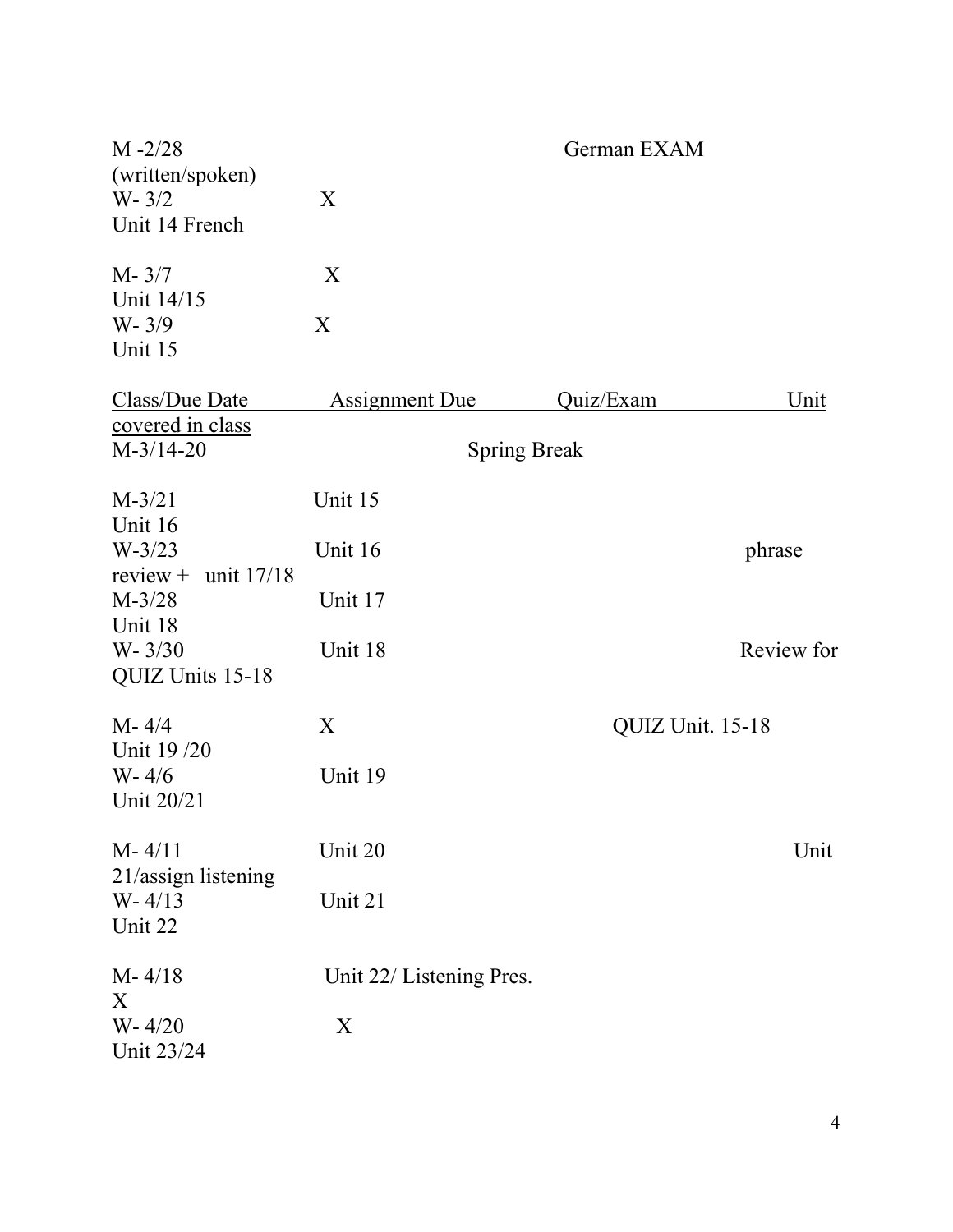M-4/25 Unit 23 Unit 24 W-4/27 Unit 24 Review For Exam

*M-*  $5/2$  **French EXAM** W- 5/4 REVIEW for Final

M- 5/9 German/French FINAL

# **Important University Dates**

*share the link: https://www.tamuct.edu/registrar/academic-calendar.html]*

### **Technology Requirements**

This course will use the A&M-Central Texas Instructure Canvas learning management system. **We strongly recommend the latest versions of Chrome or Firefox browsers. Canvas no longer supports any version of Internet Explorer.**

Logon to A&M-Central Texas Canvas [https://tamuct.instructure.com/] or access Canvas through the TAMUCT Online link in myCT [https://tamuct.onecampus.com/]. You will log in through our Microsoft portal.

Username: Your MyCT email address. Password: Your MyCT password

### **Canvas Support**

Use the Canvas Help link, located at the bottom of the left-hand menu, for issues with Canvas. You can select "Chat with Canvas Support," submit a support request through "Report a Problem," or call the Canvas support line: 1-844-757-0953.

For issues related to course content and requirements, contact your instructor.

### **Online Proctored Testing**

A&M-Central Texas uses Proctorio for online identity verification and proctored testing. This service is provided at no direct cost to students. If the course requires identity verification or proctored testing, the technology requirements are: Any computer meeting the minimum computing requirements, plus web camera, speaker, and microphone (or headset). Proctorio also requires the Chrome web browser with their custom plug in.

### **Other Technology Support**

For log-in problems, students should contact Help Desk Central

24 hours a day, 7 days a week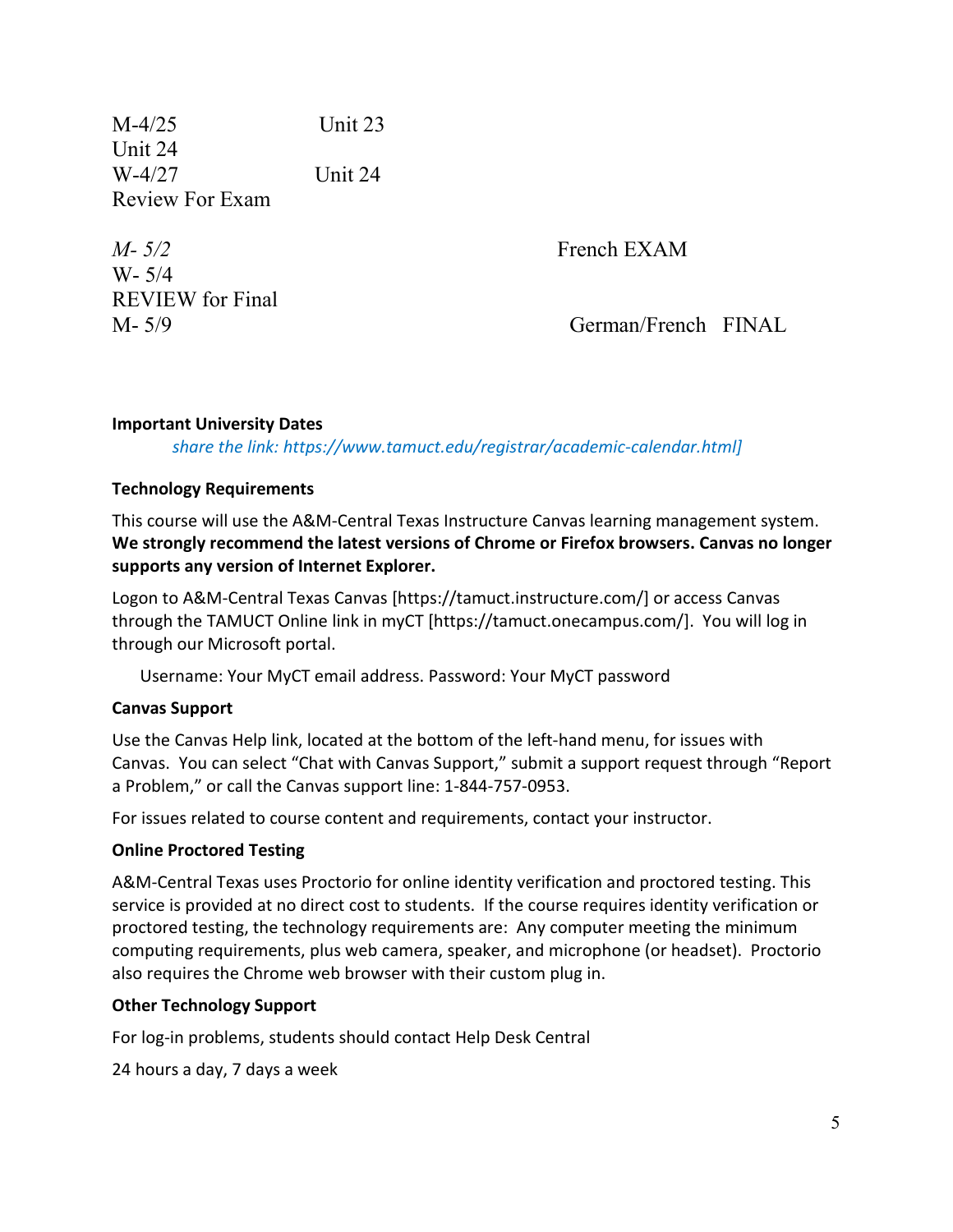Email: [helpdesk@tamu.edu](mailto:helpdesk@tamu.edu) Phone: (254) 519-5466 [Web Chat:](http://hdc.tamu.edu/) [http://hdc.tamu.edu] *Please let the support technician know you are an A&M-Central Texas student.*

### **UNIVERSITY RESOURCES, PROCEDURES, AND GUIDELINES**

### **Drop Policy**

If you discover that you need to drop this class, you must complete the **Drop Request** Dynamic Form through Warrior Web.

[https://dynamicforms.ngwebsolutions.com/casAuthentication.ashx?InstID=eaed95b9-f2be-45f3-a37d-

46928168bc10&targetUrl=https%3A%2F%2Fdynamicforms.ngwebsolutions.com%2FSubmit%2F Form%2FStart%2F53b8369e-0502-4f36-be43-f02a4202f612].

Faculty cannot drop students; this is always the responsibility of the student. The Registrar's Office will provide a deadline on the Academic Calendar for which the form must be completed. Once you submit the completed form to the Registrar's Office, you must go into Warrior Web and confirm that you are no longer enrolled. If you still show as enrolled, FOLLOW-UP with the Registrar's Office immediately. You are to attend class until the procedure is complete to avoid penalty for absence. Should you miss the drop deadline or fail to follow the procedure, you will receive an F in the course, which may affect your financial aid and/or VA educational benefits.

# **Academic Integrity**

Texas A&M University-Central Texas values the integrity of the academic enterprise and strives for the highest standards of academic conduct. A&M-Central Texas expects its students, faculty, and staff to support the adherence to high standards of personal and scholarly conduct to preserve the honor and integrity of the creative community. Any deviation by students from this expectation may result in a failing grade for the assignment and potentially a failing grade for the course. All academic misconduct concerns will be referred to the Office of Student Conduct. When in doubt on collaboration, citation, or any issue, please contact your instructor before taking a course of action.

For more [information](https://nam04.safelinks.protection.outlook.com/?url=https%3A%2F%2Fwww.tamuct.edu%2Fstudent-affairs%2Fstudent-conduct.html&data=04%7C01%7Clisa.bunkowski%40tamuct.edu%7Ccfb6e486f24745f53e1a08d910055cb2%7C9eed4e3000f744849ff193ad8005acec%7C0%7C0%7C637558437485252160%7CUnknown%7CTWFpbGZsb3d8eyJWIjoiMC4wLjAwMDAiLCJQIjoiV2luMzIiLCJBTiI6Ik1haWwiLCJXVCI6Mn0%3D%7C1000&sdata=yjftDEVHvLX%2FhM%2FcFU0B99krV1RgEWR%2BJ%2BhvtoR6TYk%3D&reserved=0) regarding the Student Conduct process, [https://www.tamuct.edu/student-affairs/student-conduct.html].

If you know of potential honor violations by other students, you may [submit](https://nam04.safelinks.protection.outlook.com/?url=https%3A%2F%2Fcm.maxient.com%2Freportingform.php%3FTAMUCentralTexas%26layout_id%3D0&data=04%7C01%7Clisa.bunkowski%40tamuct.edu%7Ccfb6e486f24745f53e1a08d910055cb2%7C9eed4e3000f744849ff193ad8005acec%7C0%7C0%7C637558437485262157%7CUnknown%7CTWFpbGZsb3d8eyJWIjoiMC4wLjAwMDAiLCJQIjoiV2luMzIiLCJBTiI6Ik1haWwiLCJXVCI6Mn0%3D%7C1000&sdata=CXGkOa6uPDPX1IMZ87z3aZDq2n91xfHKu4MMS43Ejjk%3D&reserved=0) a report, [https://cm.maxient.com/reportingform.php?TAMUCentralTexas&layout\_id=0].

# **Academic Accommodations**

At Texas A&M University-Central Texas, we value an inclusive learning environment where every student has an equal chance to succeed and has the right to a barrier-free education. The Office of Access and Inclusion is responsible for ensuring that students with a disability receive equal access to the university's programs, services and activities. If you believe you have a disability requiring reasonable accommodations, please contact the Office of Access and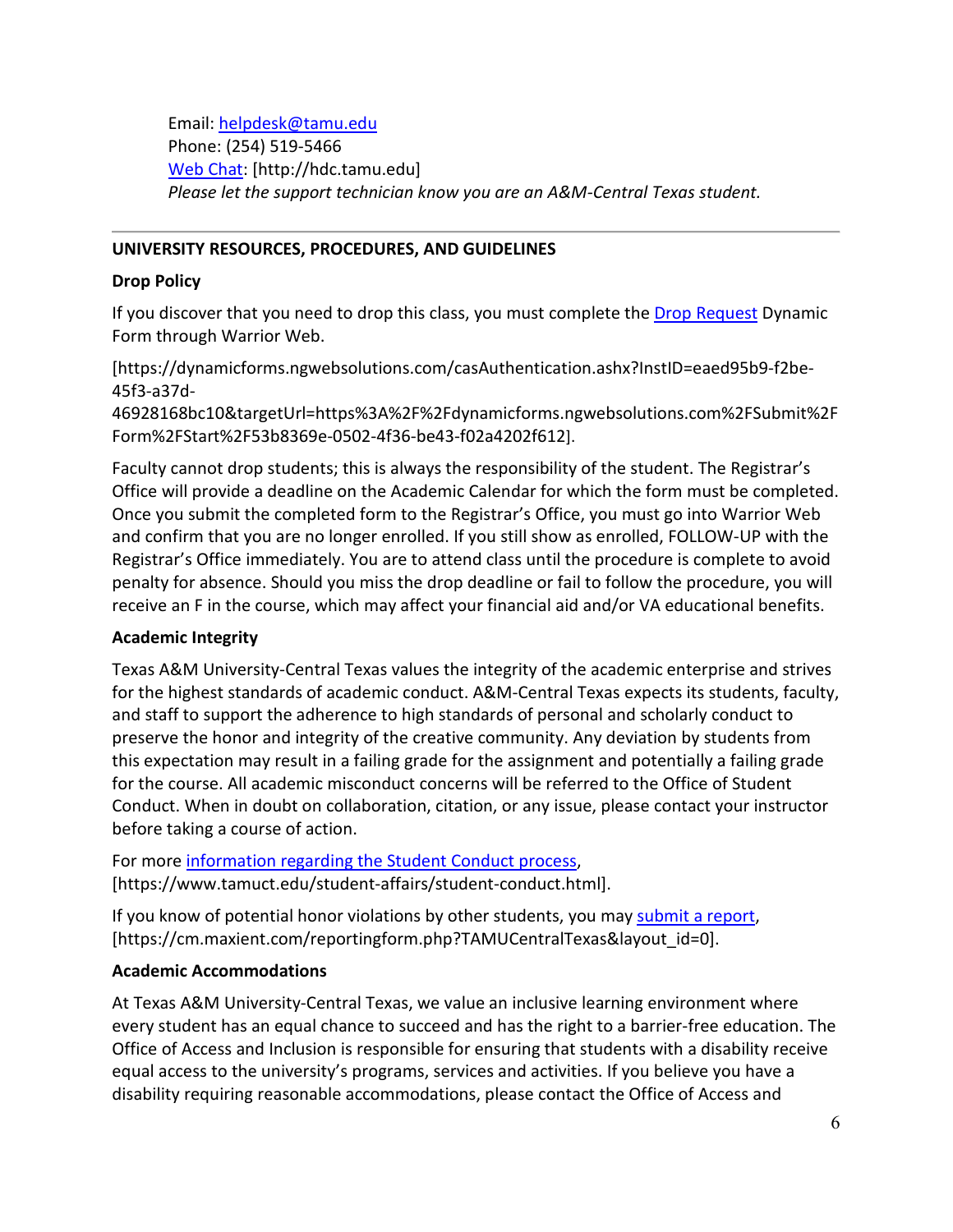Inclusion, WH-212; or call (254) 501-5836. Any information you provide is private and confidential and will be treated as such.

For more information, please visit our [Access & Inclusion](https://tamuct.instructure.com/courses/717) Canvas page (log-in required) [https://tamuct.instructure.com/courses/717]

# **Important information for Pregnant and/or Parenting Students**

Texas A&M University-Central Texas supports students who are pregnant and/or parenting. In accordance with requirements of Title IX and related guidance from US Department of Education's Office of Civil Rights, the Dean of Student Affairs' Office can assist students who are pregnant and/or parenting in seeking accommodations related to pregnancy and/or parenting. Students should seek out assistance as early in the pregnancy as possible. For more information, please visit [Student Affairs](https://www.tamuct.edu/student-affairs/pregnant-and-parenting-students.html) [https://www.tamuct.edu/student-affairs/pregnantand-parenting-students.html]. Students may also contact the institution's Title IX Coordinator. If you would like to read more about thes[e requirements and guidelines](http://www2.ed.gov/about/offices/list/ocr/docs/pregnancy.pdf) online, please visit the website [http://www2.ed.gov/about/offices/list/ocr/docs/pregnancy.pdf].

Title IX of the Education Amendments Act of 1972 prohibits discrimination on the basis of sex and gender–including pregnancy, parenting, and all related conditions. A&M-Central Texas is able to provide flexible and individualized reasonable accommodation to pregnant and parenting students. All pregnant and parenting students should contact the Associate Dean in the Division of Student Affairs at (254) 501-5909 to seek out assistance. Students may also contact the University's Title IX Coordinator.

# **Tutoring**

Tutoring is available to all A&M-Central Texas students, on a remote online basis. Visit the Academic Support Community in Canvas to view schedules and contact information. Subjects tutored on campus include Accounting, Advanced Math, Biology, Finance, Statistics, Mathematics, and Study Skills. Student success coaching is available online upon request.

If you have a question regarding tutor schedules, need to schedule a tutoring session, are interested in becoming a tutor, success coaching, or have any other question, contact Academic Support Programs at (254) 501-5836, visit the Office of Student Success at 212F Warrior Hall, or by emailing studentsuccess@tamuct.edu.

Chat live with a tutor 24/7 for almost any subject from on your computer! Tutor.com is an online tutoring platform that enables A&M-Central Texas students to log in and receive online tutoring support at no additional cost. This tool provides tutoring in over 40 subject areas except writing support. Access Tutor.com through Canvas.

# **University Writing Center**

University Writing Center: Located in Warrior Hall 416, the University Writing Center (UWC) at Texas A&M University–Central Texas (A&M–Central Texas) is a free service open to all A&M– Central Texas students. For the Fall 2021 semester, the hours of operation are from 10:00 a.m.- 5:00 p.m. Monday thru Thursday in Warrior Hall 416 (with online tutoring available every hour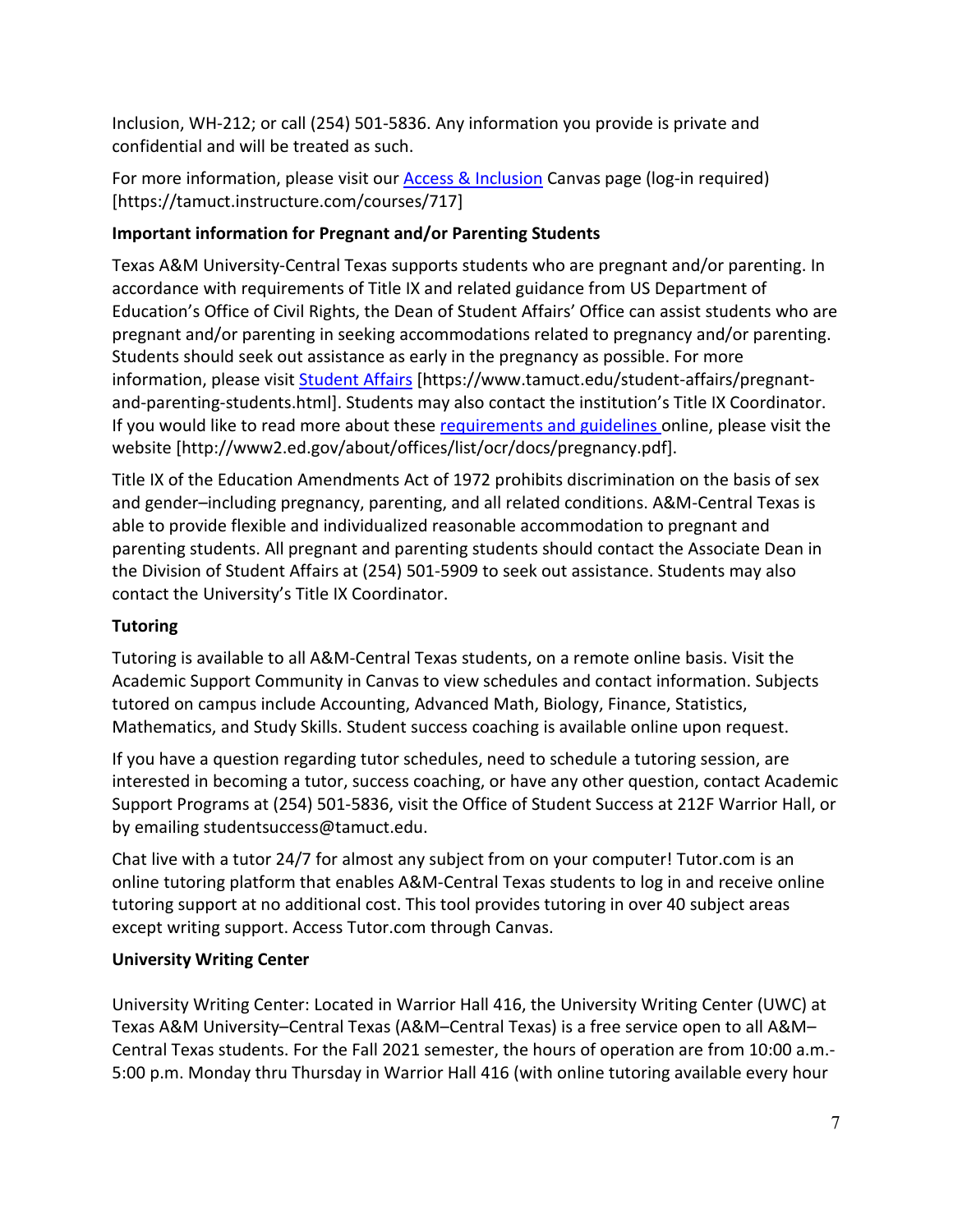as well) with satellite hours available online only Monday thru Thursday from 6:00-9:00 p.m. and Saturday 12:00-3:00 p.m.

Tutors are prepared to help writers of all levels and abilities at any stage of the writing process. While tutors will not write, edit, or grade papers, they will assist students in developing more effective composing practices. By providing a practice audience for students' ideas and writing, our tutors highlight the ways in which they read and interpret students' texts, offering guidance and support throughout the various stages of the writing process. In addition, students may work independently in the UWC by checking out a laptop that runs the Microsoft Office suite and connects to WIFI, or by consulting our resources on writing, including all of the relevant style guides. Whether you need help brainstorming ideas, organizing an essay, proofreading, understanding proper citation practices, or just want a quiet place to work, the UWC is here to help!

Students may arrange a one-to-one session with a trained and experienced writing tutor by making an appointment via WCOnline at https://tamuct.mywconline.com/. In addition, you can email Dr. Bruce Bowles Jr. at bruce.bowles@tamuct.edu if you have any questions about the UWC, need any assistance with scheduling, or would like to schedule a recurring appointment with your favorite tutor by making an appointment via WCOnline at https://tamuct.mywconline.com/. In addition, you can email Dr. Bruce Bowles Jr. at bruce.bowles@tamuct.edu if you have any questions about the UWC, need any assistance with scheduling, or would like to schedule a recurring appointment with your favorite tutor.

# **University Library**

The University Library provides many services in support of research across campus and at a distance. We offer over 200 electronic databases containing approximately 400,000 eBooks and 82,000 journals, in addition to the 96,000 items in our print collection, which can be mailed to students who live more than 50 miles from campus. Research guides for each subject taught at A&M-Central Texas are available through our website to help students navigate these resources. On campus, the library offers technology including cameras, laptops, microphones, webcams, and digital sound recorders.

Research assistance from a librarian is also available 24 hours a day through our online chat service, and at the reference desk when the library is open. Research sessions can be scheduled for more comprehensive assistance, and may take place virtually through WebEx, Microsoft Teams or in-person at the library. Assistance may cover many topics, including how to find articles in peer-reviewed journals, how to cite resources, and how to piece together research for written assignments.

Our 27,000-square-foot facility on the A&M-Central Texas main campus includes student lounges, private study rooms, group work spaces, computer labs, family areas suitable for all ages, and many other features. Services such as interlibrary loan, TexShare, binding, and laminating are available. The library frequently offers workshops, tours, readings, and other